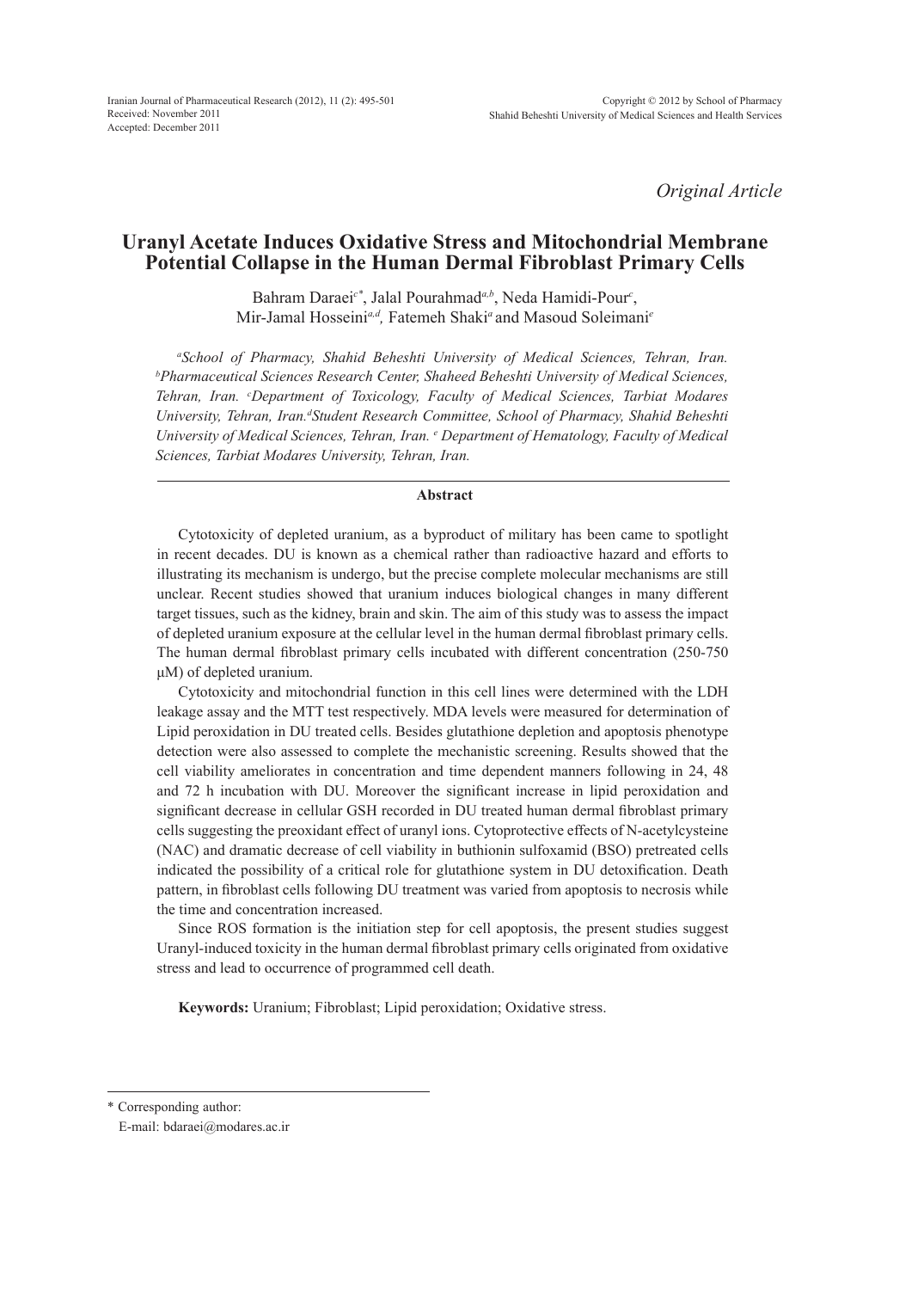#### **Introduction**

Uranium (U) is a ubiquitous environmental trace metallo-element which is found in small amounts in food and water supplies as a nonessential inorganic component (1).The U remaining after removal of the enriched fraction is referred to as depleted U (DU) (2, 3).

It has been documented that inhalation is the most common route of uranium exposure. But uranium can also be absorbed through the skin or wounds, ingested with food or drink, and injected into the system intravenously (4). In recent years, it has been noticed that depleted uranium (DU) in munitions is also another route of exposure to the heavy metal through contact with the skin  $(5)$ .

The most important toxic mechanism that suggested for uranium is involvement of reactive oxygen species (ROS). ROS are known to play a dual role in biological systems, since they can be either harmful or beneficial to living systems (6). The harmful effects of ROS are balanced by the antioxidant action of non-enzymatic antioxidants in addition to antioxidant enzymes. A number of studies have focused on metal-induced toxicity and carcinogenicity, emphasizing their role in the generation of ROS in biological systems and the significance of this therein (7, 8).

Previous studies also showed that oral uranyl acetate (UA) administration increased TBARS in kidneys and testes (9). Other studies demonstrated that chronic uranyl nitrate (UN) ingestion resulted in an increase in the levels of free radicals (10), brain lipid peroxidation (LPO) (11) and also uranium induce oxidative stress in lung epitehelial cells and loss of antioxidant response (5).In our previous study, UA caused rapid glutathione oxidation, ROS formation, lipid peroxidation and decreased mitochondrial membrane potential in isolated rat hepatocytes (12). These may be based upon uranium related induction of cellular oxidative stress (13). Taken together with the studies on uranium toxicity it reveals that DU could be an environmental health hazard and requires further investigation to figure out the precise mechanism of its action on its many different target organs. Considering that skin contact is a way of the exposure to uranium, we have investigated the effect of DU

on human dermal fibroblast primary cells and to study the response due to induction of oxidative stress.

## **Experimental**

### *Chemicals*

Uranyl acetate and all other chemicals were obtained from the Sigma Chemical Co. with the highest commercial grade available unless otherwise stated.

#### *Cell cultures and treatments*

The human dermal fibroblast primary cells obtained from National Cell Bank of Iran, Pasteur Institute of Iran (Tehran, Iran) was cultured in DMEM medium supplemented with 10% heat inactivated FBS, 100 IU/mL penicillin, 100 µg/mL streptomycin and 2 mM L-glutamine and maintained in a humidified atmosphere with 5% CO2 at 37°C. The cultured cells were sub-cultured twice each week and the exponentially growing cells were used for all treatments. Experiments were performed in 4 groups of cells as follow: Group Ι: control group, Group П, Ш and IV were pretreated with different dose of uranyl acetate (250-500- 750 µM).Only one dose of uranyl acetate was added to each medium.

*Lactate dehydrogenase (LDH) leakage assay* Cytotoxicity induced by uranyl acetate was assayed by LDH leakage into the culture medium. Following exposure to the uranyl acetate the fibroblast cells medium was aspirated and centrifuged at 3000 rpm for 5 min for obtain a cell free supernatant. LDH activity in the medium was measured by specific commercial kit from Sigma-Aldrich Co. The viability was measured spectrophotometrically in absorbance at 340 nm. Cell viability was determined relative to the untreated control cells (14).

## *Lipid peroxidation*

For this assay human dermal fibroblast cells in exponential growth phase  $(1 \times 106 \text{ cells})$ were seeded in 75 cm<sup>2</sup> cell culture flasks. After reaching to 80% confluence, cells were treated with 250, 500, 750  $\mu$ M uranyl acetate. In the time intervals of 24, 48 and 72 h cells were harvested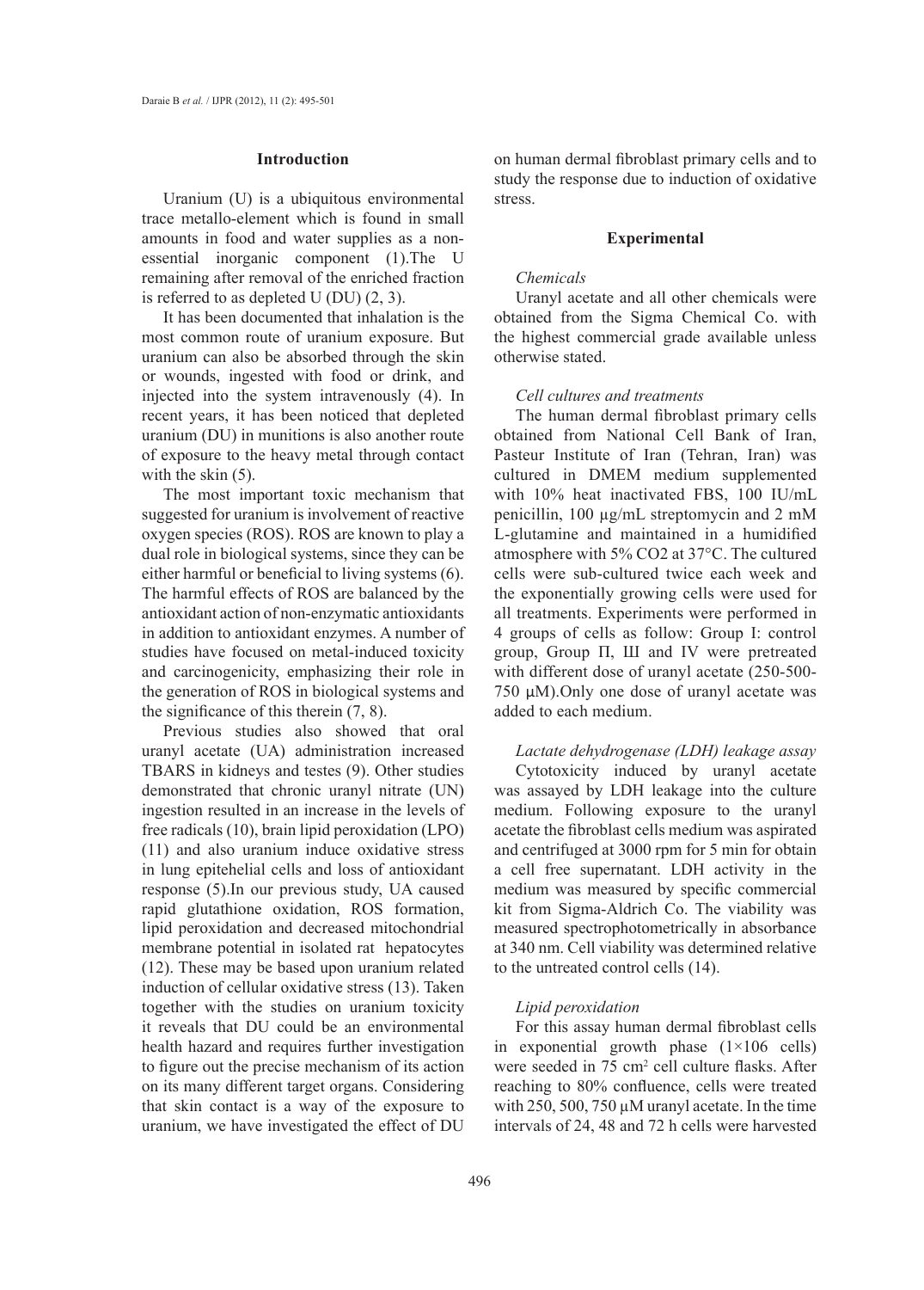**Table1.** Mitochondrial function assessment for the human dermal fibroblast primary cells following exposure to uranyl acetate for 24, 48 and 72 h based on the dose-response curves as derived from the MTT assay. Succcinate dehydrogenase activity inhibited by U in a dose- and time-dependent manner (\*p < 0.05).

|                      | LDH leakage     |             |              |  |  |  |
|----------------------|-----------------|-------------|--------------|--|--|--|
| <b>Treated cells</b> | 24 <sub>h</sub> | 48 h        | 72 h         |  |  |  |
| Control              | $0 \pm 3$       | $3 \pm 4$   | $4 \pm 6$    |  |  |  |
| U $(250 \mu M)$      | $*12 \pm 4$     | $34 \pm 5*$ | $43 \pm 5^*$ |  |  |  |
| U $(500 \mu M)$      | $23 \pm 8^*$    | $48 \pm 9*$ | $59 \pm 8*$  |  |  |  |
| U $(750 \mu M)$      | $31 \pm 3*$     | $52 \pm 6*$ | $82 \pm 5*$  |  |  |  |

Data represent the means of three separate experiments  $(\pm SD)$ .

\*p < 0.05, significantly different when compared with control.

with a rubber policeman and collected cells were centrifuged at1000 g for 10min at 40°C. The supernatant were removed and cell pellet were suspended in cold PBS and sonicated. 2 mL TBA solution (3.75 g TCA, 92.5 g TBA and 0.7 mL HCl in 100 mL distilled water) were added to 1 mL cell suspension and were heated at 90°C for 30 min. Calorimetric absorption was measured at 530 nm (15).

### *MTT assay*

Fibroblast cells were suspended in RPMI 1640 at  $10^6$  cells/mL. A sample of 100  $\mu$ L of the cell suspension was seeded into a 96-well plate. After an overnight culture, cells were exposed to uranyl acetate  $(0-750 \mu M)$  for 24, 48 and 72 h. After incubation with MTT (0.5 mg/mL) for 24 h, the medium was removed and  $150 \mu L$ of DMSO was added to dissolve the formazon crystals. Absorbance was measured at 540 nm using an ELISA microplate reader. Mitochondrial function was determined relative to the untreated control cells. Data represent the mean value and standard deviation of triplicate assays in at least one experiment (16).

#### *Intracellular GSH assessment*

GSH content was determined according to the spectrophotometer method for the human dermal fibroblast cells. The content of GSH was determined using DTNB as indicator (17).

### *Apoptosis phenotype detection test*

Cells were plated in 96-well plates at a concentration of  $5 \times 103$  cells/well. 24 h after plating, they were washed twice with 200 μL of serum-free medium and were starved by incubation in serum-free medium for 15 h at 37 °C in a 5% CO2 incubator. After starvation, cells were treated with 250, 500, 750 µM uranyl acetate 24, 48 and 72 h. Apoptosis was analyzed using Biovision Annexin-FITC detection kit. At the end of treatment, media from control and uranyl-treated cells were discarded and the cells were washed with  $1 \times$  phosphate-buffered saline (PBS). Then 200µl buffer solution containing 5 µg/mL annexin-FITC was added to 3 well. In order to detection necrosis, 200 µL buffer solution containing 5 µg/mL PI was added to 3 other wells. After 5 min the supernatant discarded and cells were washed with  $1 \times$  PBS. 100 µL PBS was added to each well. The fluorescence emission at 530 nm (for annexin v-FITC) and 640 nm (for PI) was measured using a synergy fluorimeter. When calculating the apoptosis and necrotic cell percents it was considered that cells that are apoptotic bind annexin V and necrotic cells with a disrupted plasma membrane display uptake of both annexin V and propidium iodide (18, 19).

#### *Statistical analysis*

Levene's test was used to check the homogeneity of variances. Data were analyzed using one-way analysis of variance (ANOVA) followed by Tukey's HSD as the post-hoc test. Results were presented as mean  $\pm$  SD of triplicate samples. The minimal level of significance chosen was  $p \leq 0.05$ .

# **Results**

The human dermal fibroblast primary cells were exposed to different concentration of uranyl acetate  $(0-750 \mu m)$  for 24, 48 and 72 h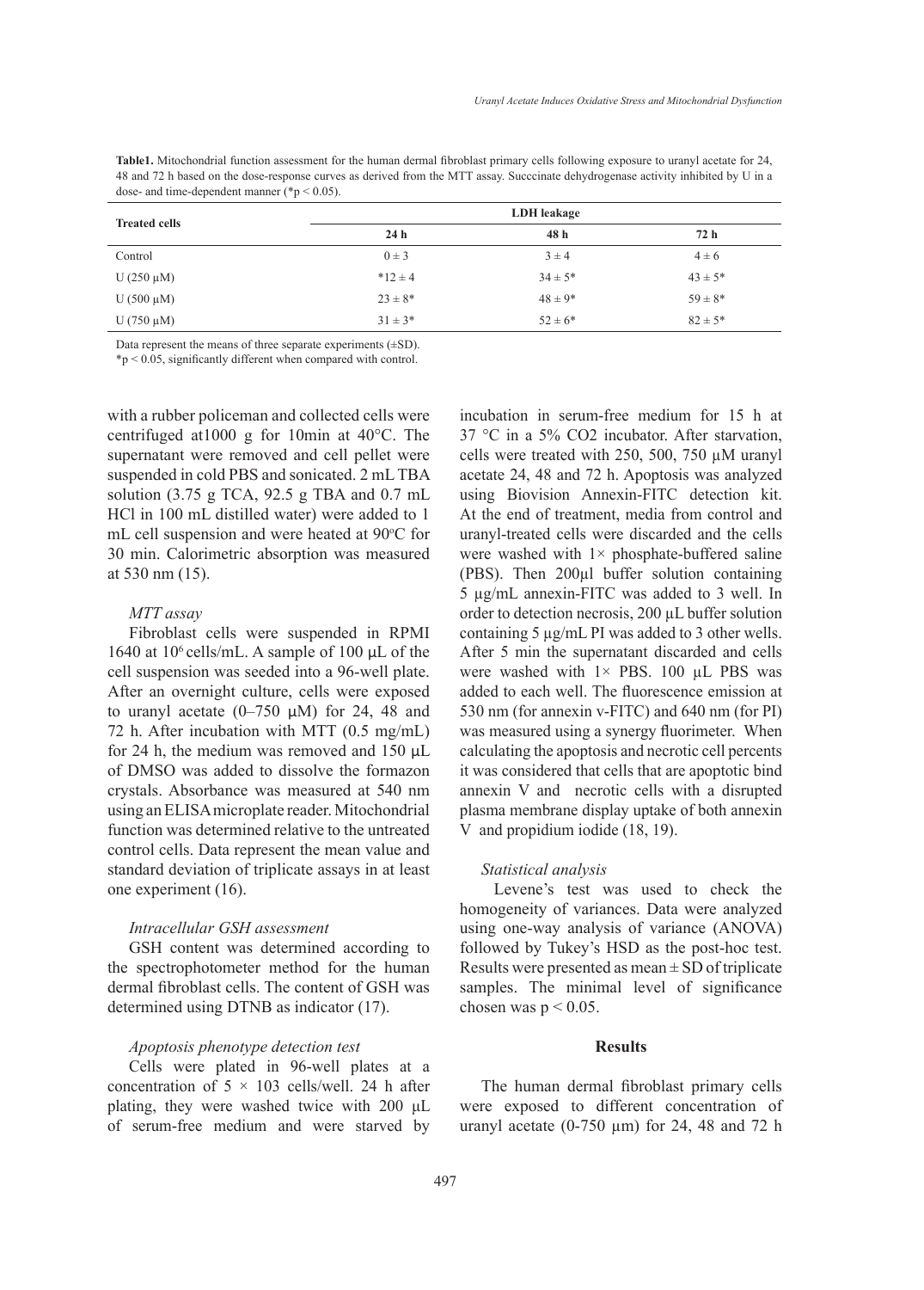|                      |                 | MDA(numol/mg protein)  |                    |
|----------------------|-----------------|------------------------|--------------------|
| <b>Treated cells</b> |                 | <b>Incubation time</b> |                    |
|                      | 24 <sub>h</sub> | 48 h                   | 72 h               |
| Control              | $3.26 \pm 0.2$  | $3.21 \pm 0.1$         | $3.41 \pm 0.1$     |
| U $(250 \mu M)$      | $3.59 \pm 0.1$  | $5.7 \pm 0.17*$        | $12.55 \pm 0.38^*$ |
| U $(500 \mu M)$      | $4.13 \pm 0.12$ | $6.9 \pm 0.21*$        | $19.33 \pm 0.59*$  |
| U $(750 \mu M)$      | $4.87 \pm 0.15$ | $8.96 \pm 0.2^*$       | $32.86 \pm 1.01*$  |

**Table 2.**TBARs level in the human dermal fibroblast primary cells at different concentration and times after uranyl acetate exposure.

Data represent the means of three separate experiments  $(\pm SD)$ .

\*p < 0.05, significantly different when compared with control.

and cytotoxicity was determined with the LDH leakage assay. The viability results were shown in Table1.Our results showed the  $EC_{50}$  value of 400 µM using the LDH leakage assay when fibroblast cells were exposed to uranyl acetate in 72 h. On the other hand, pretreatment of the human dermal fibroblast primary cells with NAC significantly increased in viability by DU (750  $\mu$ M) in 24 and 72 h (p < 0.05, Figure 1).

The extent of lipid peroxidation was measured using of thiobarbituric acid reactive substances  $(TBAR<sub>s</sub>)$  formation assay (15). The MDA concentration was significantly raised in the human dermal fibroblast primary cells while treated with different concentration of uranyl acetate at different sampling times (24, 48 and 72 h). ( $p < 0.05$ ; Table 2).

As shown in Table 3, GSH levels of DUtreated cells were significantly decreased as concentration and time dependent manner  $(p < 0.05$ , Table 3) that our result is similar with previous studies. On the other hand, rapid decrease of cell viability in buthionin sulfoxamid (BSO) pretreated cells that depleted cellular content of GSH, indicated the possibility of a critical role for glutathione system in DU detoxification.

The MTT dye is metabolized by viable mitochondria to a colored product and can be detected photometric instrument. Thus, the extent ofMTT metabolism is an indicator of mitochondrial function (20). So we used MTT test for assessment of mitochondrial function in fibroblast cells after exposure of different concentration of uranyl acetate. As shown in Table 3, mitochondrial function significantly decreased as concentration and time dependent manner.

 In detection of apoptosis, DU also increased apoptosis signaling in the human dermal fibroblast primary cells following 24, 48 and 72 h after incubation (Table 5). After initiation of apoptosis, phosphatidyl serine gradually appears on the outer leaflet of the plasma membrane of primary cells due to inhibition of Mg-ATP dependent amino phospholipid translocase

**Table 3.** Effect of uranyl acetate on mitochondrial function (suucinate dehydrogenase activity) in the human dermal fibroblast primary cells for 24, 48 and 72 h.

| <b>Treated cells</b> | <b>MTT</b> assay    |              |              |  |  |
|----------------------|---------------------|--------------|--------------|--|--|
|                      | 24 <sub>h</sub>     | 48h          | 72 h         |  |  |
| Control              | $\mathbf{0}$        | $2 \pm 1$    | $3 \pm 1$    |  |  |
| $U(250 \mu M)$       | $9 \pm 5$           | $30 \pm 7*$  | $40 \pm 6*$  |  |  |
| $U(500 \mu M)$       | $21 \pm 3*$         | $43 \pm 8^*$ | $54 \pm 5*$  |  |  |
| $U(750 \mu M)$       | $27 \pm 7*$         | $49 \pm 6*$  | $76 \pm 9*$  |  |  |
| $NAC + U(750 \mu M)$ | $0 \pm 6^{\dagger}$ | $46 \pm 3$   | $59 \pm 9$ † |  |  |

Data represent the means of three separate experiments  $(\pm SD)$ .

\*p < 0.05, significantly different when compared with control.

 $\uparrow$ p < 0.05, significantly different when compared with U (750 µM)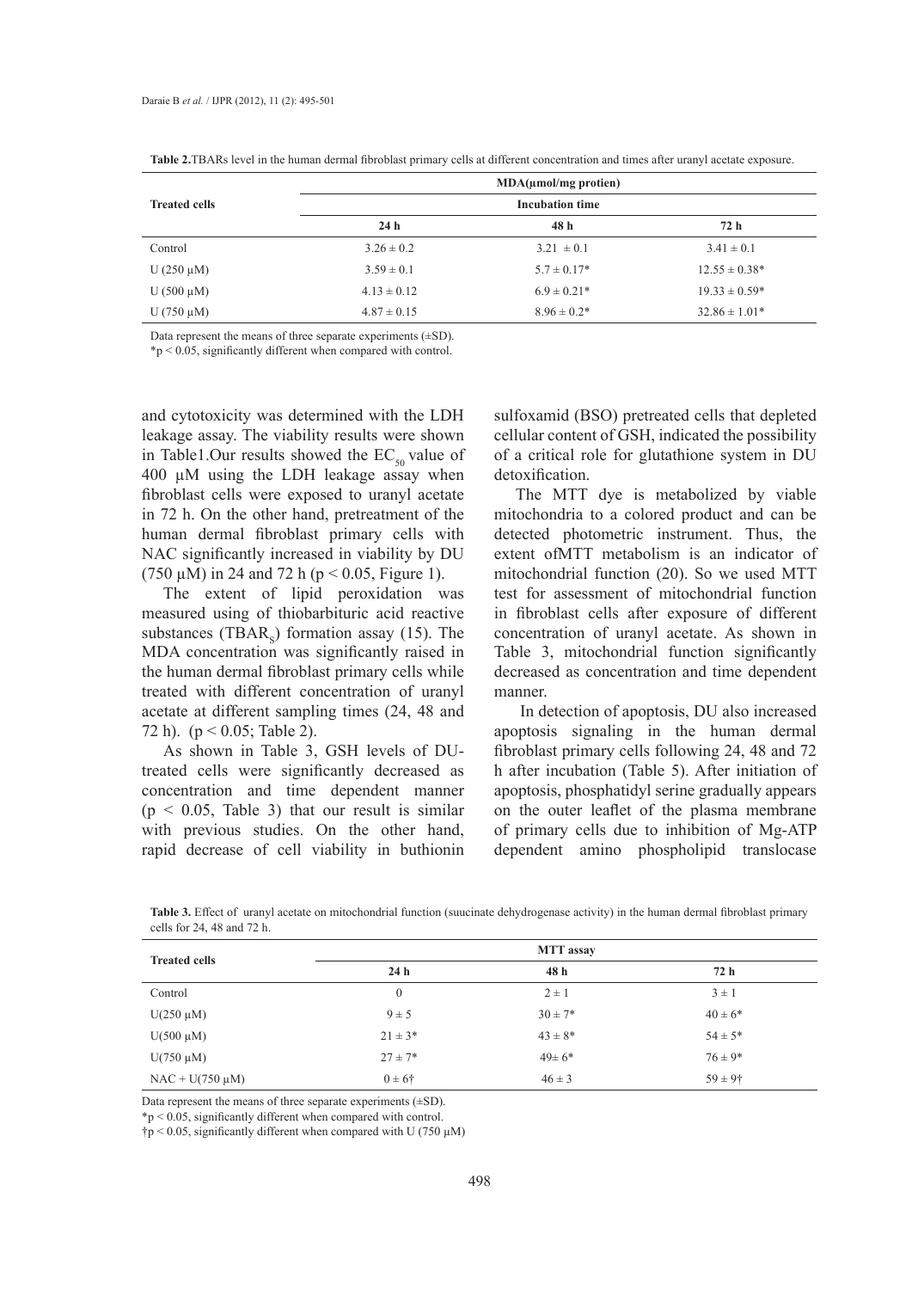|                      |                  | $GSH$ (µmol/mg protien) |                  |
|----------------------|------------------|-------------------------|------------------|
| <b>Treated cells</b> |                  | <b>Incubation time</b>  |                  |
|                      | 24 <sub>h</sub>  | 48h                     | 72 h             |
| Control              | $2.01 \pm 0.04$  | $2. \pm 0.01$           | $2 \pm 0.01$     |
| U $(250 \mu M)$      | $1.81 \pm 0.05*$ | $1.41 \pm 0.07*$        | $0.69 \pm 0.02*$ |
| U $(500 \mu M)$      | $1.7 \pm 0.06*$  | $1.16 \pm 0.05*$        | $0.44 \pm 0.01*$ |
| U $(750 \mu M)$      | $1.48 \pm 0.05*$ | $0.98 \pm 0.03*$        | $0.3 \pm 0.01*$  |
|                      |                  |                         |                  |

**Table 4.** Effect of Uranyl acetate on GSH level in the human dermal fibroblast primary cells at different times.

Data represent the means of three separate experiments (±SD).

\*Significant difference in comparison with control cells ( $p < 0.05$ ).

giving off red fluorescence. The human dermal fibroblast primary cells that bind to Annexin V, which is representative of cells undergoing apoptosis and necrotic cells with a disrupted plasma membrane display uptake of both annexin V and propidium iodide. Du in different concentration showed significant increase in the number of apoptotic phenotype in the human dermal fibroblast primary cells compared to control (Table 5).

#### **Discussion**

Oxidative stress, an imbalance between free radical generation and the antioxidant defense system, represents a common threat and danger for all aerobic organisms. ROS can be generated by endogenous physiological mechanisms or after exposure to exogenous compounds (21, 22). DU is one of the external sources that invariably showed a number of indicators of oxidative stress such as elevation of ROS formation, induction of lipid peroxidation and GSH depletion (5, 9-11, 23). In order to determine if oxidative stress could be involved in DU cytotoxicity in fibroblast cells, we have attempted to elucidate the molecular events that occurred during U-induced oxidative stress in the human dermal fibroblast primary cells after exposure to different concentration of DU.

The LDH leakage assay is based on release of the enzyme (14). In the present work the viability assays performed using LDH leakage assay test. It noted that in order to avoid overestimation or underestimation of the toxicity of a substance, incubations with various concentrations at many time points are required. Mortality that were observed after 24, 48 and 72 h incubation were 31, 52 and 82 percent respectively that we found a LC<sub>50</sub> of 400  $\mu$ M after 72 h incubation with DU. Also, as demonstrated in results, we confirmed that DU could induce oxidative stress in fibroblast cells when cells treatment with at least 250 µM DU. Among oxidative damage induced by ROS, the lipid membrane is a preferential target, causing lipid peroxidation which we showed that the MDA levels in fibroblast cells were increased as time and concentration dependent manner that again confirmed the role of ROS in DU toxicity and were parallel to cytotoxicity associated with uranyl acetate. The induction of lipid peroxidation by DU already has been reported in several studies on various cell types (9, 11).

It has been demonstrated that reductive activation of U (VI) by reduced CYP 2E1, or NADPH- $P_{450}$  reductase and glutathione to U(V) and finally  $\widetilde{U}(IV)$ , provides enough redox cycling to generate considerable amounts of ROS. On the other hand, U(VI) can also cause mitochondrial membrane damage and significant collapse of mitochondrial membrane potential (12). So, mitochondria can be considered as a target for DU cytotoxicity, therefore we performed MTT assay test for evaluation of mitochondrial function. The present data showed that 24- 72 h exposure of the human dermal fibroblast primary cells with DU significantly decline the mitochondrial functionality that showed using MTT dye reduction, which reveals the adverse impact of DU in mitochondrial function.

The balance between free radical generation and the antioxidant systems is the key for maintaining a physiological intracellular redox status. Glutathione (GSH) is one of the main components of the cellular antioxidant systems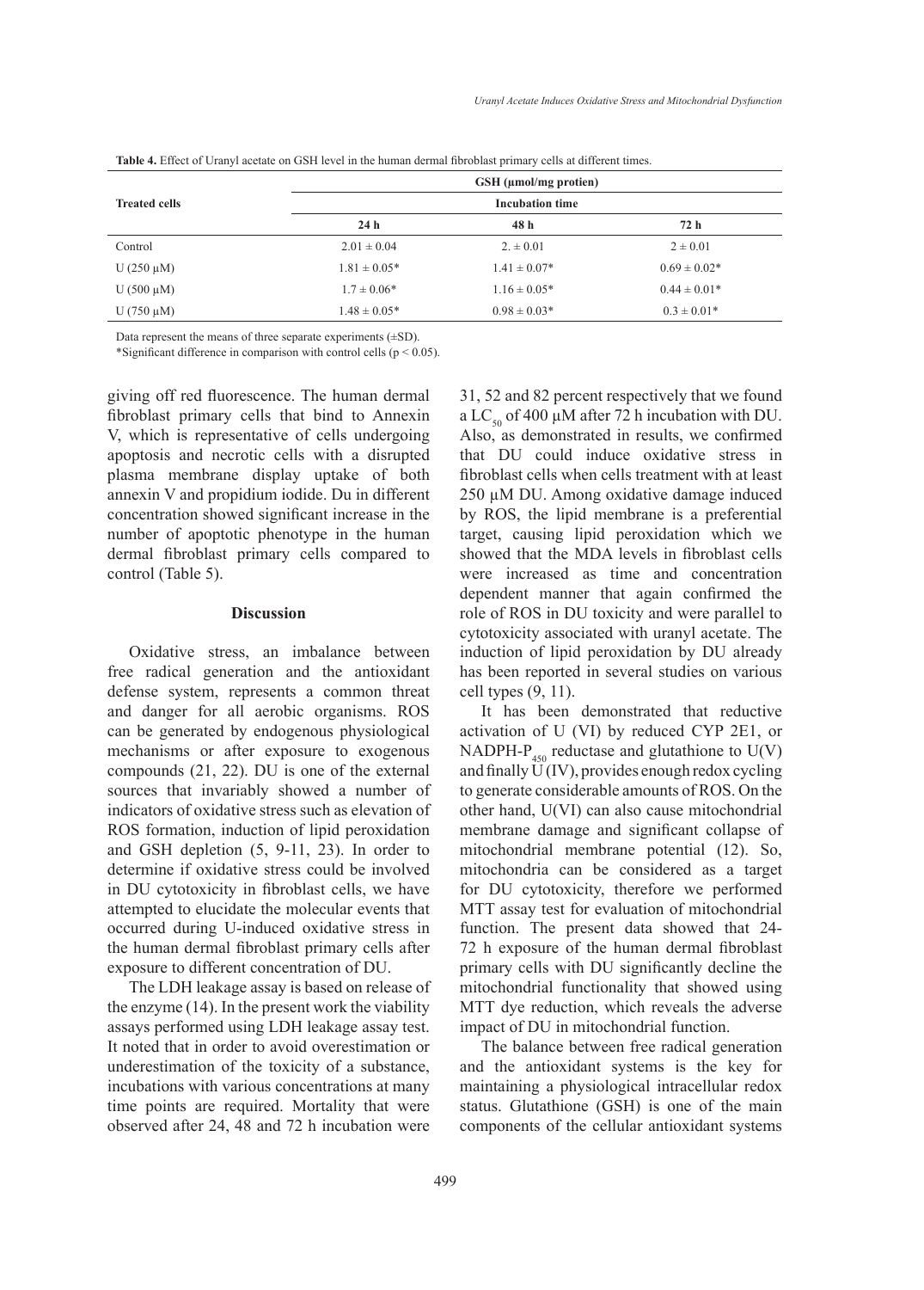|                 | <b>Incubation time</b> |            |             |             |             |             |             |             |             |
|-----------------|------------------------|------------|-------------|-------------|-------------|-------------|-------------|-------------|-------------|
| Treated cells   | 24 <sub>h</sub>        |            |             | 48 h        |             |             | 72 h        |             |             |
|                 | Cell death%            | $A\%$      | $N\%$       | Cell death% | $A\%$       | $N\%$       | Cell death% | $A\%$       | $N\%$       |
| Control         | $\boldsymbol{0}$       | $\Omega$   | $\Omega$    | 3           | $97 \pm 1$  | $3 \pm 1$   | 8           | $93 \pm 3$  | $7 \pm 2$   |
| U $(250 \mu M)$ | 11                     | $98 \pm 5$ | $2 \pm 0$   | 30          | $82 \pm 3*$ | $18 \pm 2*$ | 42          | $74 \pm 3*$ | $26 \pm 2*$ |
| U $(500 \mu M)$ | 20                     | $92 \pm 3$ | $8 \pm 1*$  | 45          | $80 \pm 1*$ | $20 \pm 1*$ | 54          | $52 \pm 2*$ | $48 \pm 1*$ |
| U $(750 \mu M)$ | 32                     | $89 \pm 3$ | $11 \pm 3*$ | 48          | $73 \pm 4*$ | $27 \pm 3*$ | 72          | $20 \pm 1*$ | $80 \pm 1*$ |

**Table 5.** Effect of Uranyl acetate on apoptosis and necrosis phenotype in the human dermal fibroblast primary cells at different times.

A: Apoptosis, N: Necrosis. Data represent the means of three separate experiments (±SD).

\*Significant difference in comparison with control cells ( $p \le 0.05$ ).

that is critical to defense against reactive oxygen species (24). In this basis, we assayed the GSH content of the human dermal fibroblast primary cells exposed to different concentration of DU. As our data showed, GSH oxidation were significantly increased after 24, 48 and 72 h treatment with DU. Our results are in agreement with previous studies that showed glutathione oxidation was occurred as a consequence of DU induced-ROS formation (12). Generation of ROS has been widely viewed as being a common pathway to cell death from a variety of injurious agents (25), and apoptosis can be triggered by ROS (26, 27). Present work showed that the rate of apoptosis in fibroblast cells exposed to lower concentration of DU was significantly higher than the rate of necrosis. DU induced apparently more apoptotic death than necrotic death in fibroblast cells in low concentration but in longer incubation time and/or higher concentration, necrosis was the prominent mode of cell death in fibroblast cells.

In conclusion, our results suggest that oxidative stress could be involved in cytotoxicity of DU in fibroblast cells. Glutathione and other antioxidants could protect the fibroblast cells against DU- induced cytotoxicity.

#### **References**

- Bleise A, Danesi PR, and Burkart W. Properties, use (1) and health effects of depleted uranium (DU): a general overview*. J. Environ. Radioact.* (2003) 64: 93-112.
- WHO, *Depleted Uranium: Sources, Exposure and*  (2) *Health Effects - Full Report.In WHO*, in *Department of Protection of the Human Environnment*. 2001, World Health Organization: Geneva.
- U.S.EPA. *EPA facts about U*. United States Environment (3)

Protection Agency 2002 [cited; Available from: http:// www.epa.gov/superfund/resources/radiation/pdf/U. pdf.

- Sanchez DJ, Belles M, Albina ML, Sirvent JJ, (4) and Domingo JL. Nephrotoxicity of Simultaneous Exposure to Mercury and Uranium in Comparison to Individual Effects of These Metals in Rats*.Biol Trace Elem Res*. (2001) 84: 139-54.
- Periyakaruppan A, Kumar F, Sarkar S, Sharma CS, and (5) Rames GT. Uranium induces oxidative stress in lung epithelial cells*.Arch Toxicol*. (2007) 81: 389-95.
- Valko M, Izakovic M, Mazur M, Rhodes CJ, and Telser J. Role of oxygen radicals in DNA damage and cancer incidence*.Mol. Cell. Biochem.* (2004) 266: 37-56. (6)
- (7) Ibrahim D, Froberg B, Wolf A, and Rusyniak DE. Heavy metal poisoning: clinical presentations and pathophysiology*.Clin. Lab.Med.* (2006) 26: 67-97.
- (8) Valko M, Rhodes CJ, Moncol J, Izakovic M, and Mazur M. Free radicals, metals and antioxidants in oxidative stress induced cancer*.Chemico-Biol. Interact.* (2006) 160: 1-40.
- Linares V, Bell´es M, Albina ML, Mayayo E, S´anchez (9) DJ, and Domingo JL. Combined action of U and stress in the rat. II. Effects on male reproduction*.Toxicol Lett.* (2005) 158: 186-95.
- (10) Taulan M, Paquet F, Maubert C, Delissen O, Demaille J, and Romey MC. Renal toxicogenomic response to chronic uranyl nitrate insult in mice*.Environ. Health Perspect.* (2004) 112: 1628-35.
- $(11)$  Briner W and Murray J. Effects of short-term and long-term depleted U exposure on open-field behavior and brain lipid oxidation in rats*.Neurotoxicol. Teratol.* (2005) 27: 135-44.
- (12) Pourahmad J, Ghashang M, Ettehadi HA, and Ghalandari R. A search for cellular and milecular mechanisms involved in depleted uranium(DU) toxicity*.Enviromental Toxicology*. (2006) 21: 349-54.
- (13) Taulan M, Paquet F, Maubert C, Delissen O, Demaille J, and Romey MC. Renal toxicogenomic response to chronic uranyl nitrate insult in mice. *Environ Health Perspect*. (2004) 112: 1628-35.
- (14) Decker T and Lohmann-Matthes ML. A quick and simple method for the quantitation of lactate